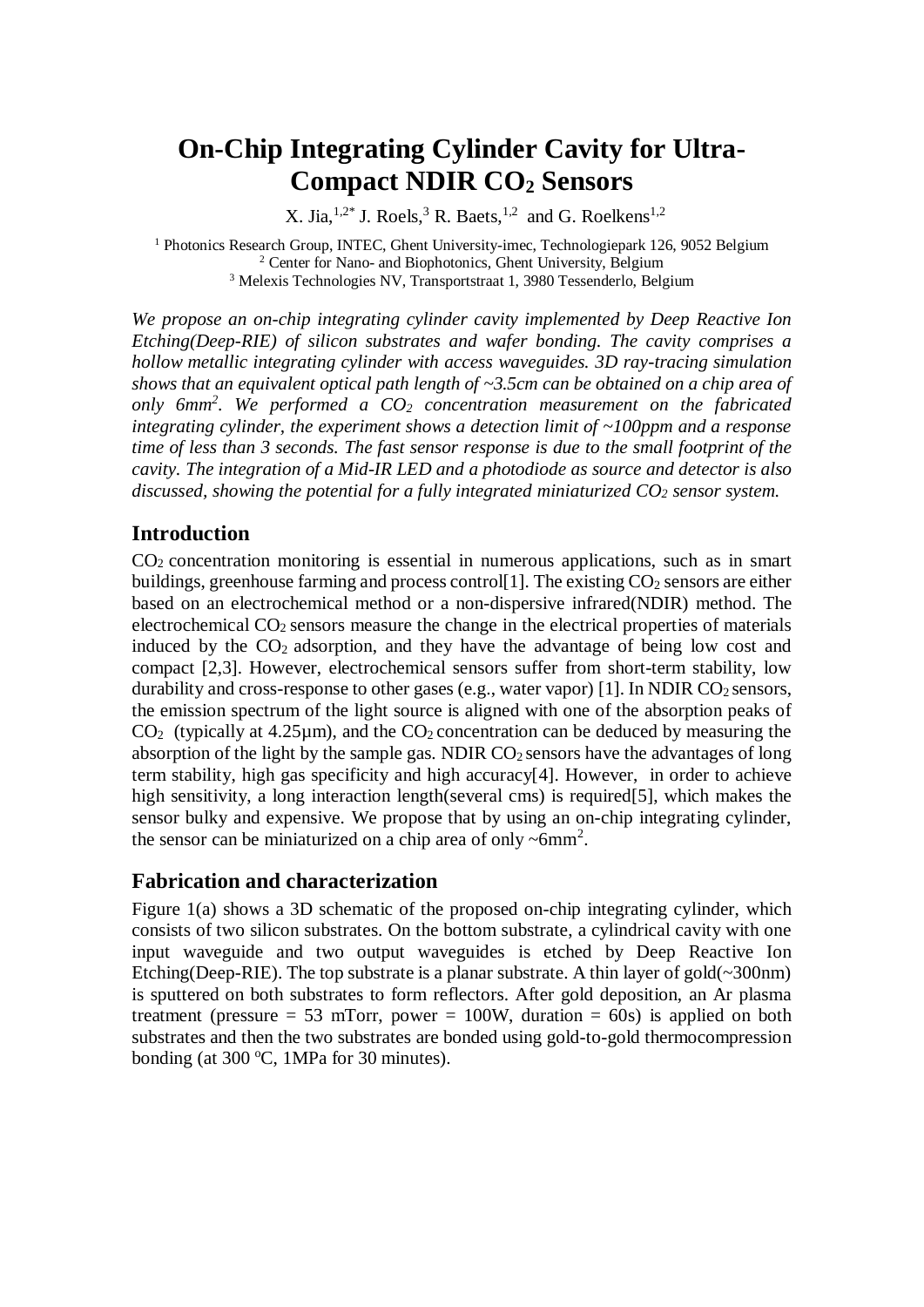

Figure 1: (a) 3D schematic of the integrating cylinder, the diameter and height of the cavity are 4mm and 300µm, respectively, the length and width of the access waveguides are 1mm and 200µm, respectively. (b) Experimental setup. L: lens MMF: multimode fiber, PD: photodiode, TIA: trans-impedance amplifier

To characterize the fabricated integrating cylinder cavity, we built the setup as shown in Figure 1(b). The emitted light from a broadband source is focused by a lens onto a multimode fiber and then is butt-coupled to the input waveguide of the cavity. An optical chopper sits in between the optical source and the multimode fiber to modulate the continuous wave light. Two identical lenses are used to collect the light from the output waveguide and re-focus it onto a photodiode. A bandpass optical filter  $(\lambda = 4.26 \mu m,$  $FWHM = 500nm$ ) is sandwiched in between the two lenses. The lens-filter-lens system is sealed and isolated from the ambient. A trans-impedance amplifier(TIA) is designed and fabricated in-house to amplify the signal. At the reference arm, an optical filter with passband centered at  $\lambda = 3.8$ um (FWHM=500nm) is used, the two arms are otherwise identical. Two lock-in amplifiers (Stanford Research Systems SR830) are used to simultaneously acquire the signals from the sensing and reference arms, and the two lockin amplifiers are synchronized with identical settings. Sample gas with various  $CO<sub>2</sub>$ concentrations is generated by mixing  $CO<sub>2</sub>$  and  $N<sub>2</sub>$  with two mass flow controllers(MFC), and the sample gas is fed into the cavity by bringing the gas tube in close proximity to the chip.

#### **CO<sup>2</sup> sensing results**

Figure 2 shows the normalized absorbance of the integrating cylinder for various  $CO<sub>2</sub>$ concentrations, which is defined by:

$$
S = 1 - \frac{I_A}{I_R}
$$

Where  $I_A$  and  $I_R$  are signals at sensing and reference arm, respectively. By taking the ratio of the sensing and reference signals, the common mode noise from both arms can be eliminated. It can be seen that as  $CO<sub>2</sub>$  concentration increases, the normalized absorbance also increases, due to the larger absorption by the sample gas. The inset shows the sensor's response to  $100$ ppm  $CO<sub>2</sub>$ , with 10 identical measurements superimposed on top of each other. The response time of the sensor is measured to be  $\sim 2.8$ s(T90), by purging with 50% of  $CO<sub>2</sub>$  and then abruptly shutting the  $CO<sub>2</sub>$  flow.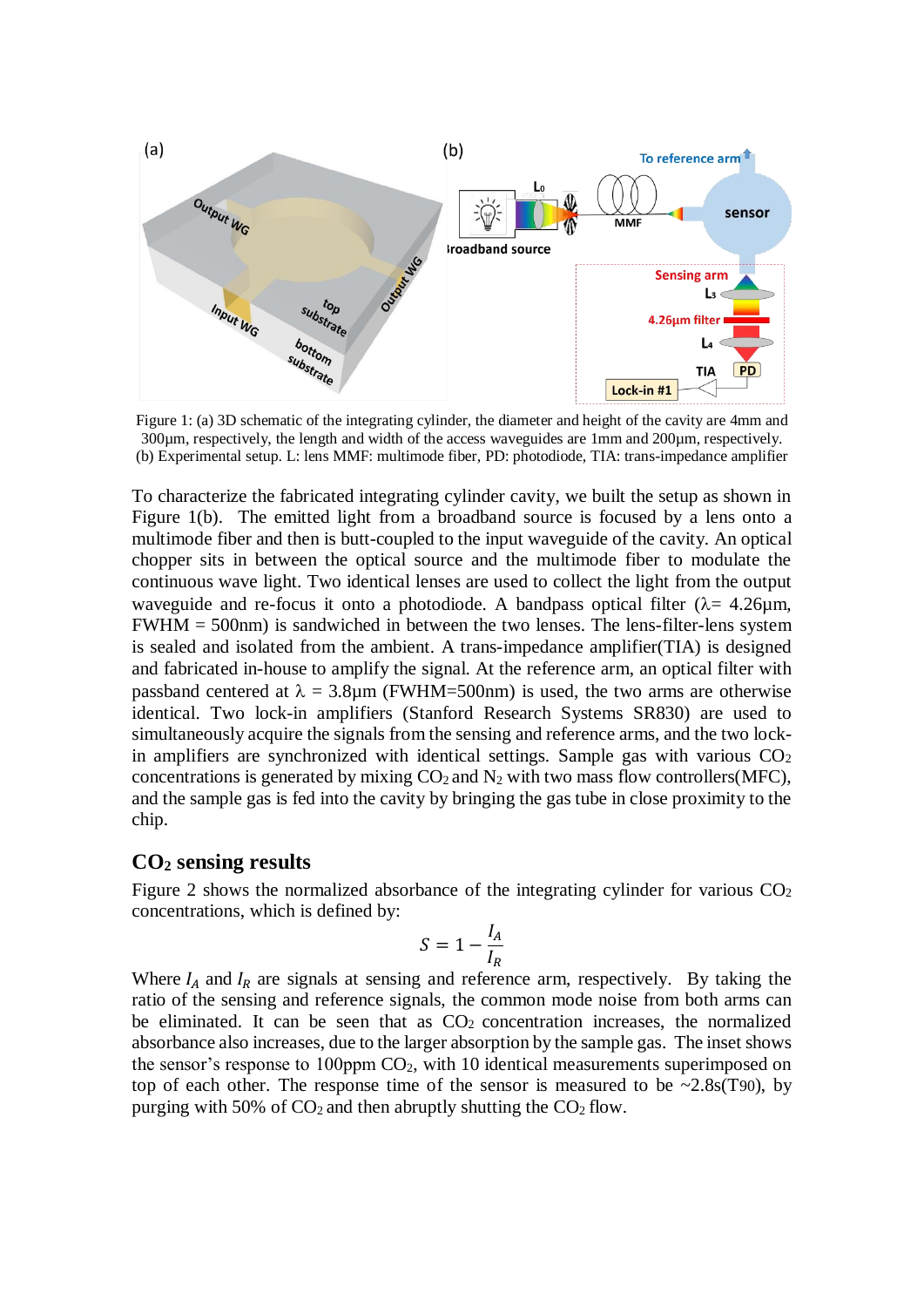

Figure 2:  $CO_2$  sensing result, the concentrations from A to L are listed on the right, the inset shows the response to 100ppm  $CO<sub>2</sub>$ , with 10 identical measurements superimposed in one figure.

### **LED integration**

To integrated the source and detectors on-chip, we propose two structures to couple light from a Mid-IR LED to the input waveguide or from the output waveguide to the photodiode, as shown in Figure 3. In both cases, a trench is etched by using KOH on the planar substrate to house the LED or the photodiode, the inclined mirror in Figure 3(a) can also be fabricated by KOH etching. The coupling efficiency from the LED die to the input waveguide for both structures is simulated by 3D ray-tracing with Zemax, giving 32% and 8%, respectively. The same structures can be used to couple light from the output waveguide to the photodiode, simply by replacing the LED with a photodiode, 3D raytracing simulation gives a coupling efficiency of 68% and 43%, respectively.



Figure 3: Coupling schemes from the LED die to the input waveguide, or from the output waveguide to the photodiode. The LED die has a dimension of L  $\cdot$  W  $\cdot$  H = 400 µm  $\cdot$  400 µm  $\cdot$  200 µm, and the absorption coefficient of the substrate is set to be 20 cm<sup>-1</sup>, the photodiode used for simulation has the same dimensions as the LED.

Figure 4(a) shows a microscope image of the integrated LED on the planar substrate. First, a trench is etched by KOH etching of silicon, after which a contact pad is formed by patterning, gold deposition and lift-off. Then the LED die is flip-chip bonded in the trench (substrate at 350 °C, LED die at 200 °C, pressure = 33MPa, duration = 15 minutes). After bonding, a golden wire bond is applied to connect the top contact of the LED and the contact pad. The integration of the photodiode can be achieved in the same manner.